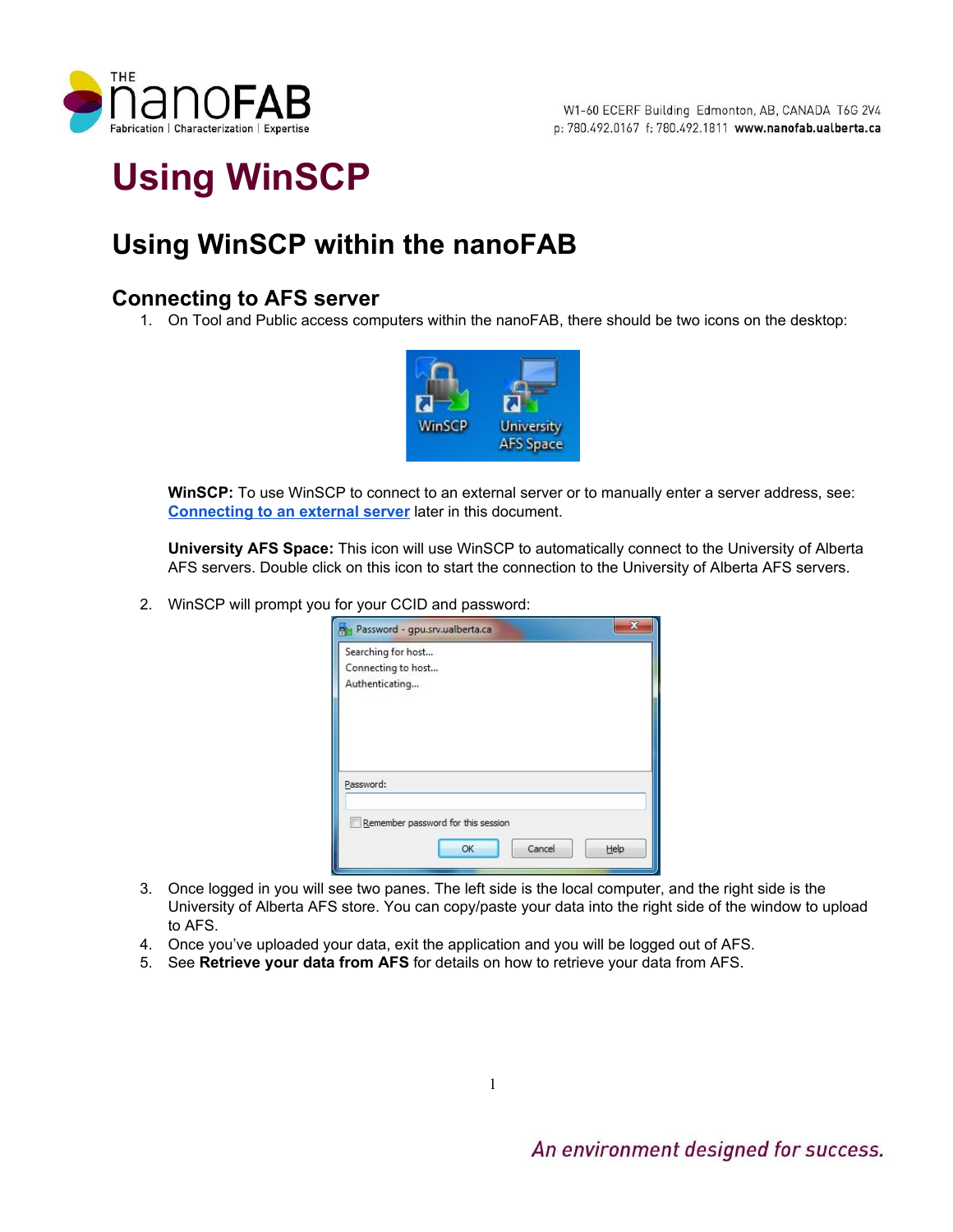

W1-60 ECERF Building Edmonton, AB, CANADA T6G 2V4 p: 780.492.0167 f: 780.492.1811 www.nanofab.ualberta.ca

# <span id="page-1-0"></span>**Connecting to an external server**

1. WinSCP can also be used to transfer data to and from any SFTP server. To start, double click on the WinSCP icon on the desktop and the "WinSCP Login" window will appear:

| New Site | Session<br>File protocol:   |                  |
|----------|-----------------------------|------------------|
|          | <b>SFTP</b><br>$\checkmark$ |                  |
|          | Host name:                  | Port number:     |
|          | gpu.srv.ualberta.ca         | $22 \frac{1}{7}$ |
|          | User name:                  | Password:        |
|          |                             |                  |
|          | $\vert \texttt{-}$<br>Save  | Advanced<br>⇂    |
|          |                             |                  |
|          |                             |                  |
|          |                             |                  |
|          |                             |                  |
|          |                             |                  |
|          |                             |                  |

2. Enter the information required to connect to your SFTP server. For example, the following are the connection details for University of Alberta AFS

> University of Alberta AFS: File Protocol: SFTP Host Name: login.srv.ualberta.ca Port Number: 22 Username: UofA CCID

**WARNING: DO NOT**save your password on a tool or public access computer as anyone will be able to access your files from that machine.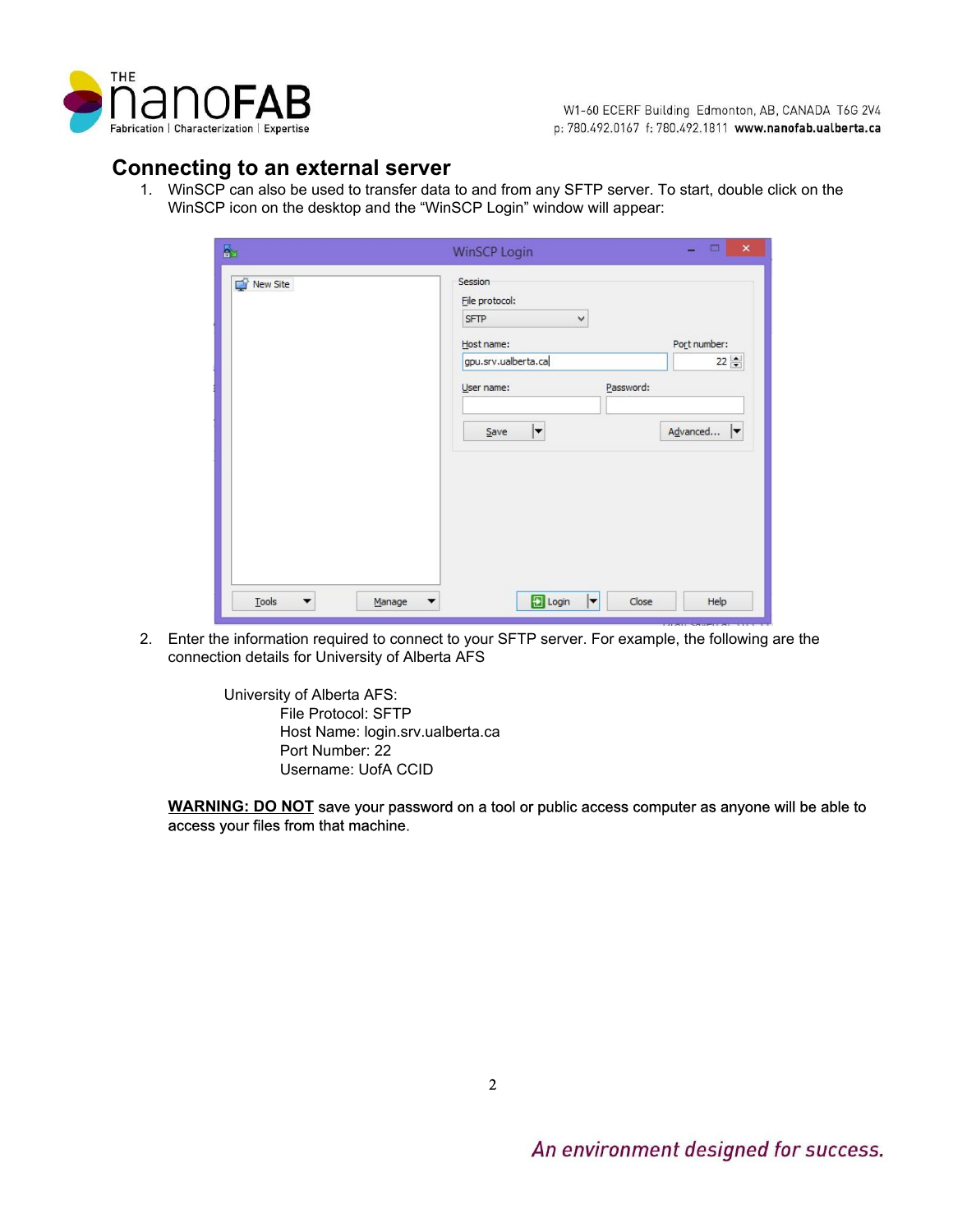

3. Once you've entered the connection information, pressing the Login button will start the connection. You may see a window like this:

| Warning | P<br>$\mathbf{x}$                                                                                                                        |
|---------|------------------------------------------------------------------------------------------------------------------------------------------|
|         | Continue connecting to an unknown server and add its<br>host key to a cache?                                                             |
|         | The server's host key was not found in the cache. You have no guarantee<br>that the server is the computer you think it is.              |
|         | The server's rsa2 key fingerprint is:<br>ssh-rsa 2048 83:ca:2d:e7:90:f7:58:94:64:91:9c:ce:12:b6:28:90                                    |
|         | If you trust this host, press Yes. To connect without adding host key to the<br>cache, press No. To abandon the connection press Cancel. |
|         | Cancel<br>No<br>Copy Key<br>Help<br>Yes                                                                                                  |
|         |                                                                                                                                          |

This window is normal and selecting Yes will resume the connection.

4. If a username and password were input at the connection details screen, WinSCP will connect using those credentials. If not, WinSCP will prompt for them like so:

| Searching for host |                                    |  |
|--------------------|------------------------------------|--|
| Connecting to host |                                    |  |
| Authenticating     |                                    |  |
|                    |                                    |  |
|                    |                                    |  |
|                    |                                    |  |
|                    |                                    |  |
|                    |                                    |  |
| Password:          |                                    |  |
|                    |                                    |  |
|                    | Remember password for this session |  |
|                    |                                    |  |

- 5. Once logged in you will see two panes. The left side is the local computer, and the right side is the University of Alberta AFS store. You can copy/paste your data into the right side of the window to upload it to AFS.
- 6. Once you've uploaded your data, exit the application and you will be logged out of the external server.